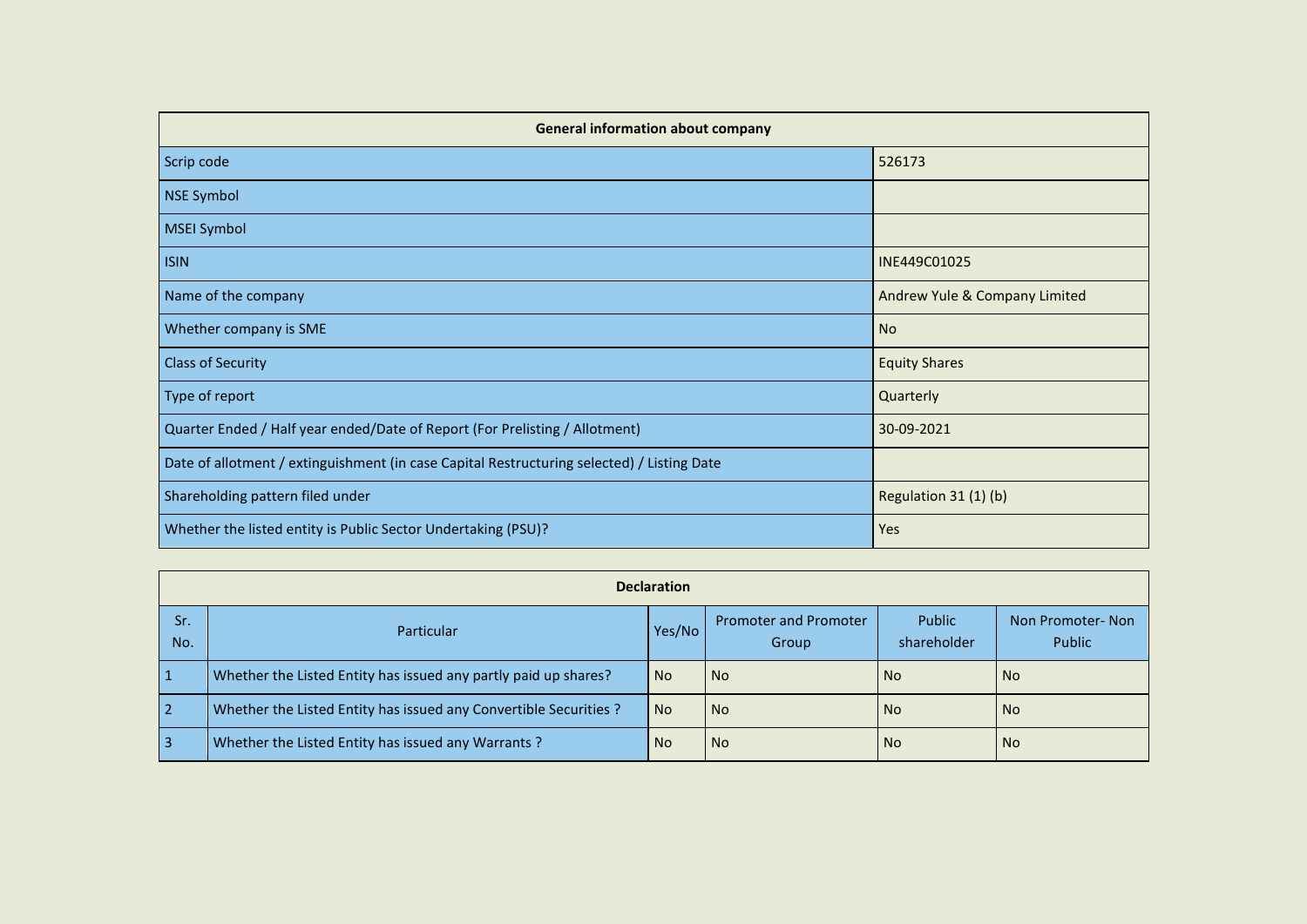| $\vert 4$  | Whether the Listed Entity has any shares against which depository<br>receipts are issued? | <b>No</b> | <b>No</b> | <b>No</b> | <b>No</b> |
|------------|-------------------------------------------------------------------------------------------|-----------|-----------|-----------|-----------|
| 15         | Whether the Listed Entity has any shares in locked-in?                                    | <b>No</b> | <b>No</b> | <b>No</b> | l No      |
| <u>  6</u> | Whether any shares held by promoters are pledge or otherwise<br>encumbered?               | <b>No</b> | <b>No</b> |           |           |
|            | Whether company has equity shares with differential voting rights?                        | No.       | <b>No</b> | <b>No</b> | l No      |
| <u>  8</u> | Whether the listed entity has any significant beneficial owner?                           | <b>No</b> |           |           |           |

|             | Table I - Summary Statement holding of specified securities |                         |                     |                              |                             |                          |                                                   |                           |                      |                                      |                     |  |  |  |
|-------------|-------------------------------------------------------------|-------------------------|---------------------|------------------------------|-----------------------------|--------------------------|---------------------------------------------------|---------------------------|----------------------|--------------------------------------|---------------------|--|--|--|
|             |                                                             |                         | No. of fully        | No. Of<br>Partly             | No. Of                      | Total nos.               | Shareholding as<br>a % of total no.               | class of securities (IX)  |                      | Number of Voting Rights held in each |                     |  |  |  |
| Category    | Category of<br>shareholder                                  | Nos. Of<br>shareholders | paid up<br>equity   | paid-up                      | shares<br>underlying        | shares held<br>$(VII) =$ | of shares<br>(calculated as                       | No of Voting (XIV) Rights |                      | Total as                             |                     |  |  |  |
| $\vert$ (1) | (11)                                                        | (III)                   | shares held<br>(IV) | equity<br>shares<br>held (V) | Depository<br>Receipts (VI) | $(IV)+(V)+$<br>(VI)      | per SCRR, 1957)<br>(VIII) As a % of<br>$(A+B+C2)$ | Class eg: X               | <b>Class</b><br>eg:y | Total                                | a % of<br>$(A+B+C)$ |  |  |  |
| (A)         | Promoter &<br>Promoter<br>Group                             | $\mathbf{1}$            | 436374630           |                              |                             | 436374630                | 89.25                                             | 436374630                 |                      | 436374630                            | 89.25               |  |  |  |
| (B)         | Public                                                      | 40587                   | 52576348            |                              |                             | 52576348                 | 10.75                                             | 52576348                  |                      | 52576348                             | 10.75               |  |  |  |
| (C)         | <b>Non</b><br>Promoter-<br>Non Public                       |                         |                     |                              |                             |                          |                                                   |                           |                      |                                      |                     |  |  |  |
| (C1)        | <b>Shares</b><br>underlying<br><b>DRs</b>                   |                         |                     |                              |                             |                          |                                                   |                           |                      |                                      |                     |  |  |  |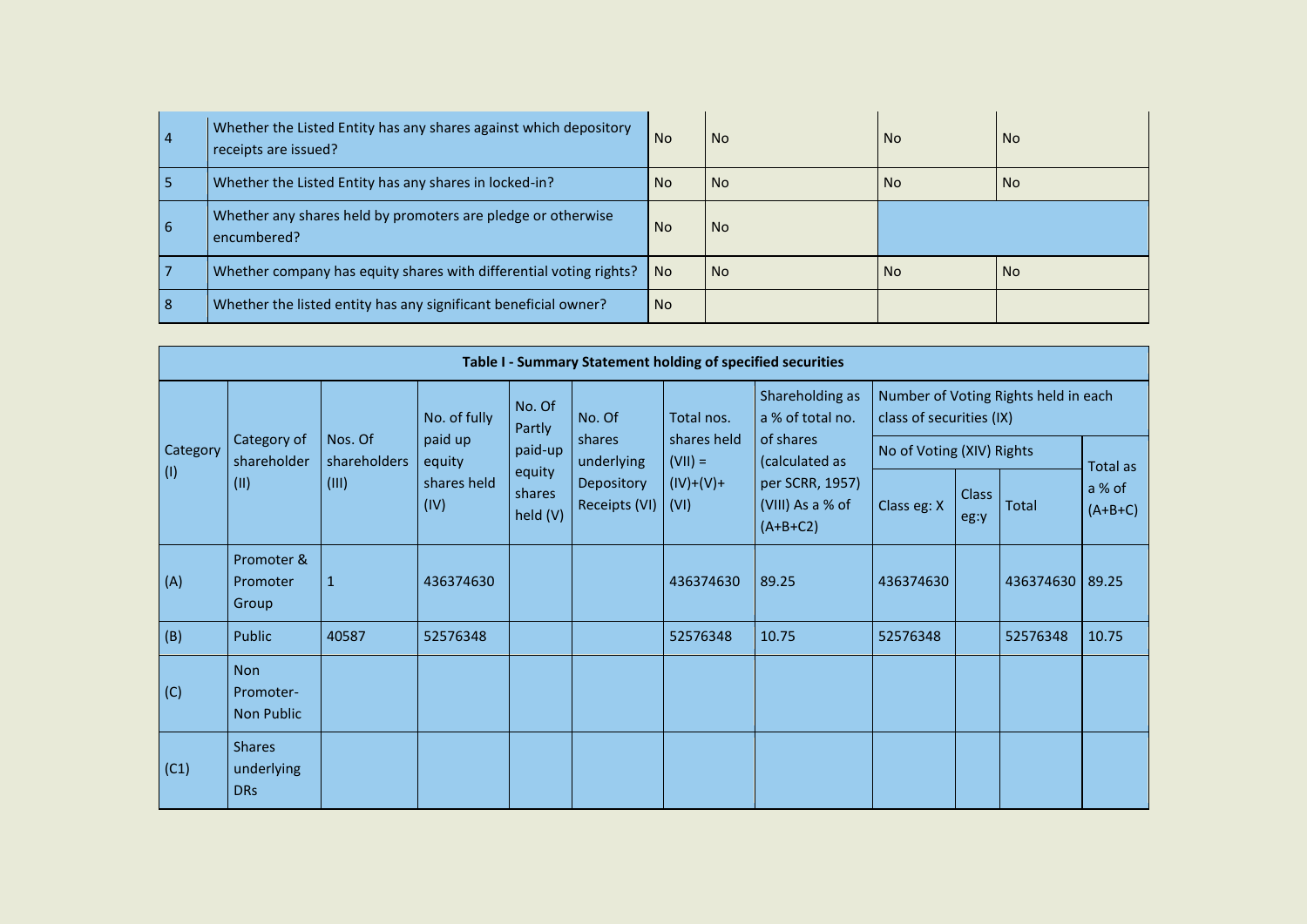| $\vert$ (C2) | Shares held<br>by Employee<br>Trusts |       |           |  |           |     |           |                 |  |
|--------------|--------------------------------------|-------|-----------|--|-----------|-----|-----------|-----------------|--|
|              | Total                                | 40588 | 488950978 |  | 488950978 | 100 | 488950978 | 488950978   100 |  |

| Table I - Summary Statement holding of specified securities |                                              |                                                                             |                                                                    |                                                                                                               |                                                                                                            |                                        |                                                    |                                                                               |                                                 |                                       |  |  |
|-------------------------------------------------------------|----------------------------------------------|-----------------------------------------------------------------------------|--------------------------------------------------------------------|---------------------------------------------------------------------------------------------------------------|------------------------------------------------------------------------------------------------------------|----------------------------------------|----------------------------------------------------|-------------------------------------------------------------------------------|-------------------------------------------------|---------------------------------------|--|--|
| Category<br>$\vert$ (l)                                     | Category of<br>shareholder<br>(II)           | No. Of Shares<br>Underlying<br>Outstanding<br>convertible<br>securities (X) | No. of Shares<br><b>Underlying</b><br>Outstanding<br>Warrants (Xi) | No. Of Shares<br>Underlying<br>Outstanding<br>convertible<br>securities and<br>No. Of<br>Warrants (Xi)<br>(a) | Shareholding, as a<br>% assuming full<br>conversion of<br>convertible<br>securities (as a<br>percentage of | Number of<br>Locked in<br>shares (XII) |                                                    | Number of<br><b>Shares</b><br>pledged or<br>otherwise<br>encumbered<br>(XIII) |                                                 | Number of<br>equity shares<br>held in |  |  |
|                                                             |                                              |                                                                             |                                                                    |                                                                                                               | diluted share<br>capital) (XI)=<br>$(VII)+(X)$ As a % of<br>$(A+B+C2)$                                     | No.<br>(a)                             | As a %<br>of total<br><b>Shares</b><br>held<br>(b) | No.<br>(a)                                                                    | As a %<br>of total<br><b>Shares</b><br>held (b) | dematerialized<br>form (XIV)          |  |  |
| (A)                                                         | Promoter &<br>Promoter<br>Group              |                                                                             |                                                                    |                                                                                                               | 89.25                                                                                                      |                                        |                                                    |                                                                               |                                                 | 436374630                             |  |  |
| (B)                                                         | Public                                       |                                                                             |                                                                    |                                                                                                               | 10.75                                                                                                      |                                        |                                                    |                                                                               |                                                 | 52003791                              |  |  |
| (C)                                                         | <b>Non</b><br>Promoter-<br><b>Non Public</b> |                                                                             |                                                                    |                                                                                                               |                                                                                                            |                                        |                                                    |                                                                               |                                                 |                                       |  |  |
| (C1)                                                        | <b>Shares</b><br>underlying<br><b>DRs</b>    |                                                                             |                                                                    |                                                                                                               |                                                                                                            |                                        |                                                    |                                                                               |                                                 |                                       |  |  |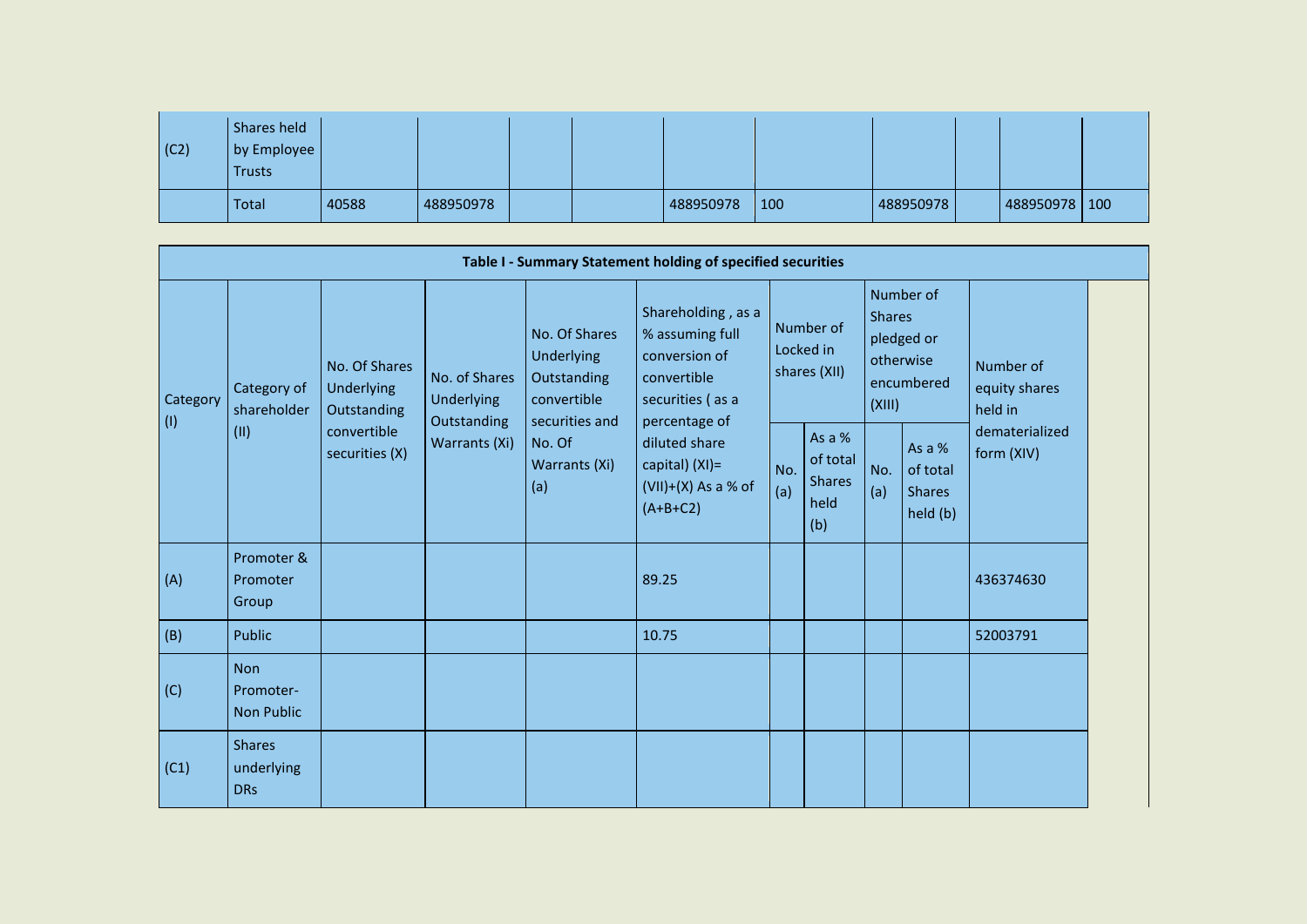| $\vert$ (C2) | Shares held<br>by Employee<br>Trusts |  |     |  |  |           |
|--------------|--------------------------------------|--|-----|--|--|-----------|
|              | Total                                |  | 100 |  |  | 488378421 |

| Table II - Statement showing shareholding pattern of the Promoter and Promoter Group |                                                         |                                                                                      |                               |                                       |                                              |                                       |                                                                        |                           |                      |                                      |                                                  |  |
|--------------------------------------------------------------------------------------|---------------------------------------------------------|--------------------------------------------------------------------------------------|-------------------------------|---------------------------------------|----------------------------------------------|---------------------------------------|------------------------------------------------------------------------|---------------------------|----------------------|--------------------------------------|--------------------------------------------------|--|
|                                                                                      |                                                         |                                                                                      |                               | No. Of<br>Partly                      | No. Of                                       |                                       | Shareholding<br>as a $%$ of                                            | class of securities (IX)  |                      | Number of Voting Rights held in each |                                                  |  |
|                                                                                      | Category &                                              | Nos. Of                                                                              | No. of fully<br>paid up       | paid-                                 | shares                                       | Total nos.<br>shares                  | total no. of<br>shares                                                 | No of Voting (XIV) Rights |                      |                                      | <b>Total</b>                                     |  |
| Sr.                                                                                  | Name of the<br><b>Shareholders</b><br>(1)               | shareholders<br>(III)                                                                | equity<br>shares<br>held (IV) | up<br>equity<br>shares<br>held<br>(V) | underlying<br>Depository<br>Receipts<br>(VI) | held $(VII) =$<br>$(IV)+(V)+$<br>(VI) | (calculated<br>as per SCRR,<br>1957) (VIII)<br>As a % of<br>$(A+B+C2)$ | Class eg: X               | <b>Class</b><br>eg:y | <b>Total</b>                         | as a %<br>of<br><b>Total</b><br>Voting<br>rights |  |
| $\mathsf{A}$                                                                         |                                                         | Table II - Statement showing shareholding pattern of the Promoter and Promoter Group |                               |                                       |                                              |                                       |                                                                        |                           |                      |                                      |                                                  |  |
| (1)                                                                                  | Indian                                                  |                                                                                      |                               |                                       |                                              |                                       |                                                                        |                           |                      |                                      |                                                  |  |
| (b)                                                                                  | Central<br>Government/<br><b>State</b><br>Government(s) | 1                                                                                    | 436374630                     |                                       |                                              | 436374630 89.25                       |                                                                        | 436374630                 |                      | 436374630                            | 89.25                                            |  |
| Sub-Total (A)(1)                                                                     |                                                         | $\mathbf{1}$                                                                         | 436374630                     |                                       |                                              | 436374630                             | 89.25                                                                  | 436374630                 |                      | 436374630                            | 89.25                                            |  |
| (2)                                                                                  | Foreign                                                 |                                                                                      |                               |                                       |                                              |                                       |                                                                        |                           |                      |                                      |                                                  |  |
| <b>Total Shareholding of</b><br>Promoter and                                         |                                                         | 1                                                                                    | 436374630                     |                                       |                                              | 436374630                             | 89.25                                                                  | 436374630                 |                      | 436374630                            | 89.25                                            |  |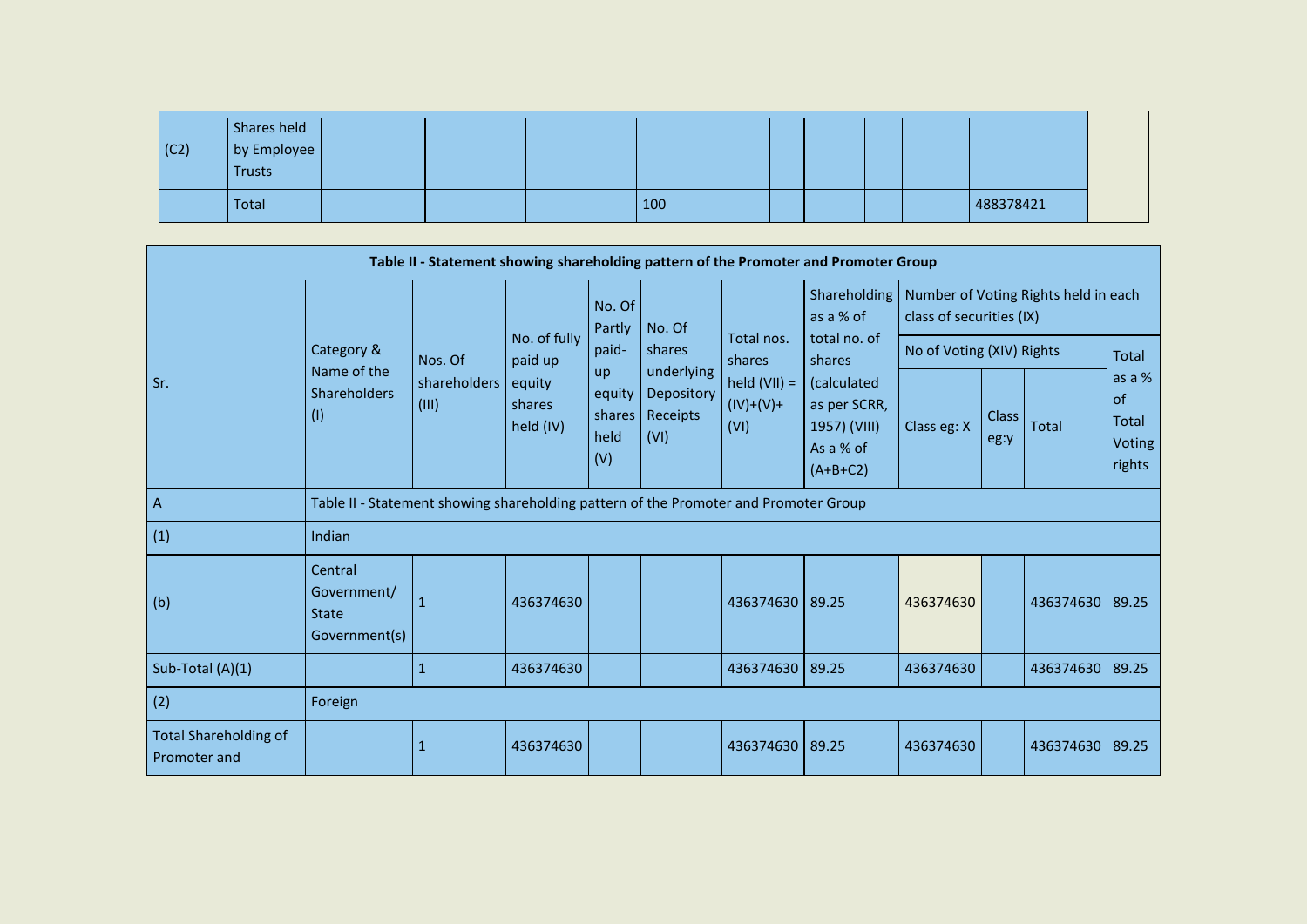| <b>Promoter Group</b><br>$(A)=(A)(1)+(A)(2)$ |                                                                                                            |                |          |  |  |          |             |          |  |          |           |  |  |
|----------------------------------------------|------------------------------------------------------------------------------------------------------------|----------------|----------|--|--|----------|-------------|----------|--|----------|-----------|--|--|
| $\sf B$                                      | Table III - Statement showing shareholding pattern of the Public shareholder                               |                |          |  |  |          |             |          |  |          |           |  |  |
| (1)                                          | Institutions                                                                                               |                |          |  |  |          |             |          |  |          |           |  |  |
| (a)                                          | <b>Mutual Funds</b>                                                                                        | $\overline{3}$ | 950      |  |  | 950      | $\mathbf 0$ | 950      |  | 950      | $\pmb{0}$ |  |  |
| (f)                                          | Financial<br>Institutions/<br><b>Banks</b>                                                                 | 25             | 19067    |  |  | 19067    | $\pmb{0}$   | 19067    |  | 19067    | $\pmb{0}$ |  |  |
| (g)                                          | Insurance<br>Companies                                                                                     | $\mathbf 1$    | 50       |  |  | 50       | $\pmb{0}$   | 50       |  | 50       | $\pmb{0}$ |  |  |
| (i)                                          | Any Other<br>(specify)                                                                                     | $\mathbf{1}$   | 10765076 |  |  | 10765076 | 2.2         | 10765076 |  | 10765076 | 2.2       |  |  |
| Sub-Total (B)(1)                             |                                                                                                            | 30             | 10785143 |  |  | 10785143 | 2.21        | 10785143 |  | 10785143 | 2.21      |  |  |
| (3)                                          | Non-institutions                                                                                           |                |          |  |  |          |             |          |  |          |           |  |  |
| (a(i))                                       | Individuals -<br>i.Individual<br>shareholders<br>holding<br>nominal share<br>capital up to<br>Rs. 2 lakhs. | 40191          | 37658417 |  |  | 37658417 | 7.7         | 37658417 |  | 37658417 | 7.7       |  |  |
| (a(ii))                                      | Individuals - ii.<br>Individual<br>shareholders<br>holding<br>nominal share                                | 15             | 2423708  |  |  | 2423708  | 0.5         | 2423708  |  | 2423708  | 0.5       |  |  |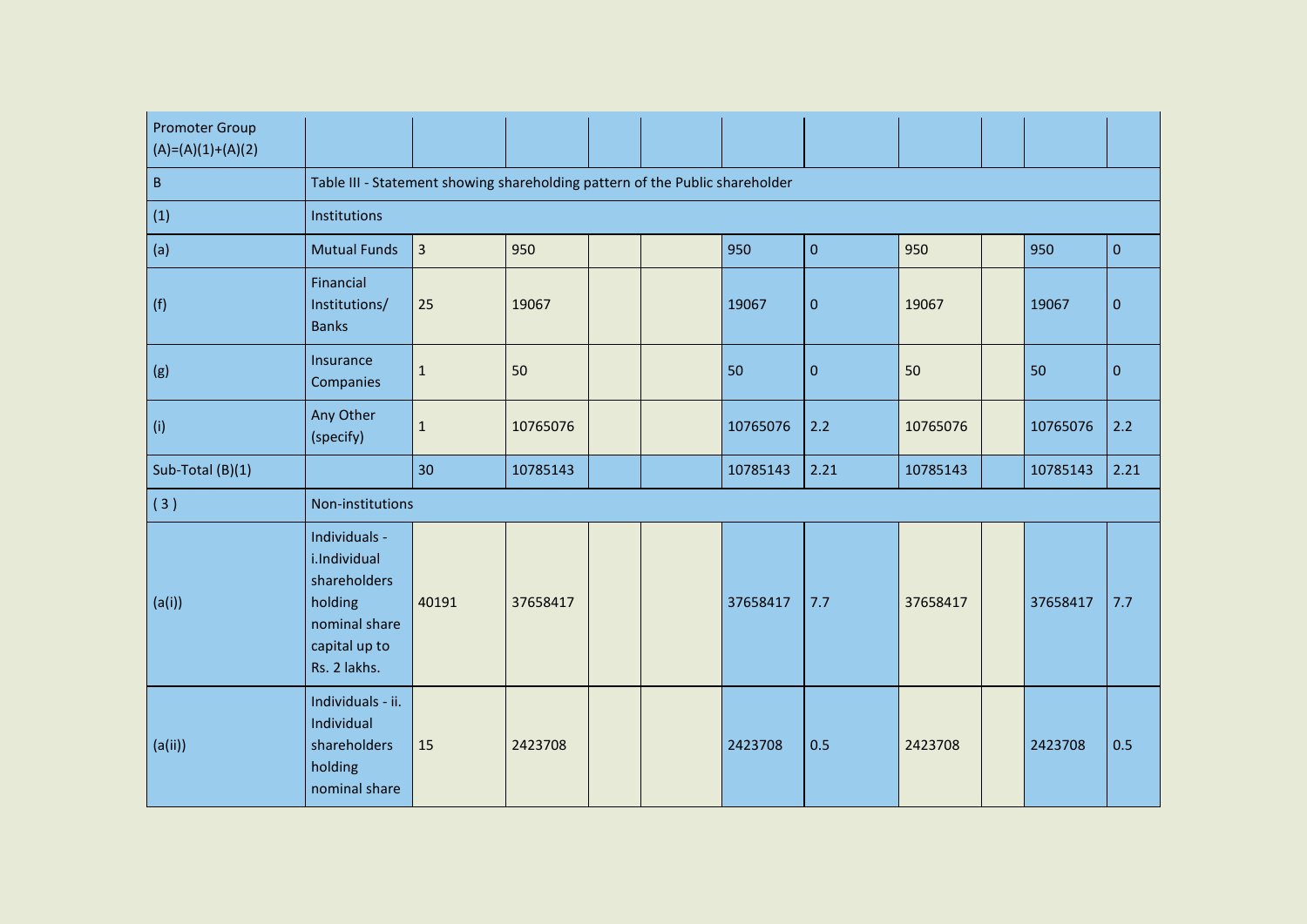|                                                                   | capital in<br>excess of Rs. 2<br>lakhs. |       |                                                                                               |  |  |           |       |           |  |           |       |
|-------------------------------------------------------------------|-----------------------------------------|-------|-----------------------------------------------------------------------------------------------|--|--|-----------|-------|-----------|--|-----------|-------|
| (e)                                                               | Any Other<br>(specify)                  | 351   | 1709080                                                                                       |  |  | 1709080   | 0.35  | 1709080   |  | 1709080   | 0.35  |
| Sub-Total (B)(3)                                                  |                                         | 40557 | 41791205                                                                                      |  |  | 41791205  | 8.55  | 41791205  |  | 41791205  | 8.55  |
| <b>Total Public</b><br>Shareholding<br>$(B)=(B)(1)+(B)(2)+(B)(3)$ |                                         | 40587 | 52576348                                                                                      |  |  | 52576348  | 10.75 | 52576348  |  | 52576348  | 10.75 |
| С                                                                 |                                         |       | Table IV - Statement showing shareholding pattern of the Non Promoter- Non Public shareholder |  |  |           |       |           |  |           |       |
| Total ( $A+B+C2$ )                                                |                                         | 40588 | 488950978                                                                                     |  |  | 488950978 | 100   | 488950978 |  | 488950978 | 100   |
| Total (A+B+C)                                                     |                                         | 40588 | 488950978                                                                                     |  |  | 488950978 | 100   | 488950978 |  | 488950978 | 100   |

| Table II - Statement showing shareholding pattern of the Promoter and Promoter Group |                                                                   |                                                                                                                                                      |                             |                                                                                                                               |                                        |                                                 |            |                                                               |                                                          |  |  |  |
|--------------------------------------------------------------------------------------|-------------------------------------------------------------------|------------------------------------------------------------------------------------------------------------------------------------------------------|-----------------------------|-------------------------------------------------------------------------------------------------------------------------------|----------------------------------------|-------------------------------------------------|------------|---------------------------------------------------------------|----------------------------------------------------------|--|--|--|
|                                                                                      | No. Of Shares                                                     |                                                                                                                                                      | No. Of Shares<br>Underlying | Shareholding, as a<br>% assuming full<br>conversion of                                                                        | Number of<br>Locked in<br>shares (XII) |                                                 |            | Number of Shares<br>pledged or otherwise<br>encumbered (XIII) | Number of                                                |  |  |  |
| Sr.                                                                                  | <b>Underlying</b><br>Outstanding<br>convertible<br>securities (X) | No. of Shares<br>Outstanding<br><b>Underlying</b><br>convertible<br>securities and<br>Outstanding<br>Warrants (Xi)<br>No. Of<br>Warrants (Xi)<br>(a) |                             | convertible<br>securities (as a<br>percentage of<br>diluted share<br>capital) $(XI)$ =<br>$(VII)+(X)$ As a % of<br>$(A+B+C2)$ | No.<br>(a)                             | As a %<br>of total<br><b>Shares</b><br>held (b) | No.<br>(a) | As a % of total<br>Shares held (b)                            | equity shares<br>held in<br>dematerialized<br>form (XIV) |  |  |  |
| l A                                                                                  |                                                                   |                                                                                                                                                      |                             | Table II - Statement showing shareholding pattern of the Promoter and Promoter Group                                          |                                        |                                                 |            |                                                               |                                                          |  |  |  |
| (1)                                                                                  | Indian                                                            |                                                                                                                                                      |                             |                                                                                                                               |                                        |                                                 |            |                                                               |                                                          |  |  |  |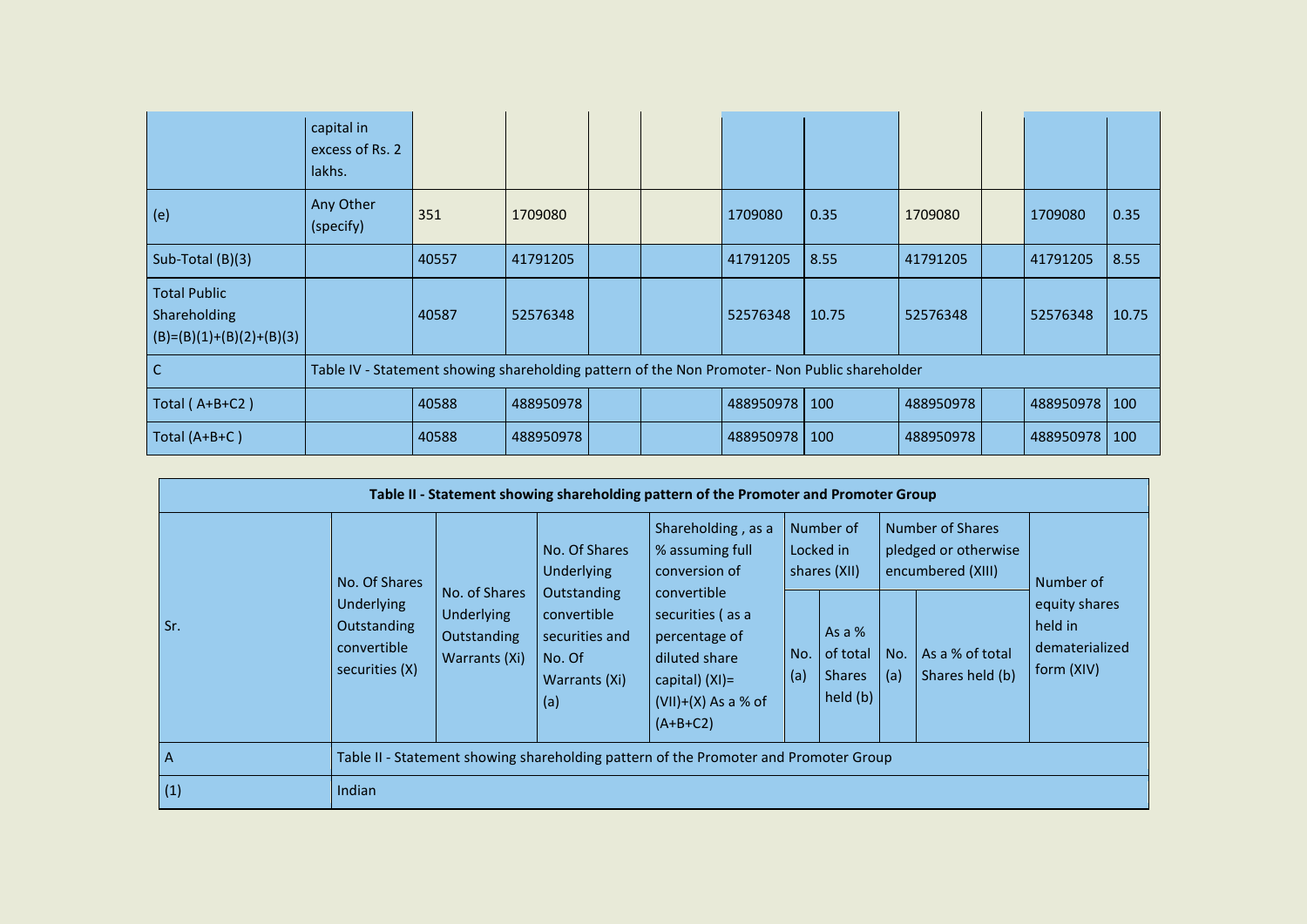| (b)                                                                                     |                  |  | 89.25                                                                                         |  |  | 436374630 |
|-----------------------------------------------------------------------------------------|------------------|--|-----------------------------------------------------------------------------------------------|--|--|-----------|
| Sub-Total (A)(1)                                                                        |                  |  | 89.25                                                                                         |  |  | 436374630 |
| (2)                                                                                     | Foreign          |  |                                                                                               |  |  |           |
| <b>Total Shareholding of</b><br><b>Promoter and Promoter</b><br>Group (A)=(A)(1)+(A)(2) |                  |  | 89.25                                                                                         |  |  | 436374630 |
| $\sf B$                                                                                 |                  |  | Table III - Statement showing shareholding pattern of the Public shareholder                  |  |  |           |
| (1)                                                                                     | Institutions     |  |                                                                                               |  |  |           |
| (a)                                                                                     |                  |  | $\pmb{0}$                                                                                     |  |  | $\pmb{0}$ |
| (f)                                                                                     |                  |  | $\pmb{0}$                                                                                     |  |  | 1465      |
| (g)                                                                                     |                  |  | $\pmb{0}$                                                                                     |  |  | $\pmb{0}$ |
| (i)                                                                                     |                  |  | 2.2                                                                                           |  |  | 10765076  |
| Sub-Total (B)(1)                                                                        |                  |  | 2.21                                                                                          |  |  | 10766541  |
| (3)                                                                                     | Non-institutions |  |                                                                                               |  |  |           |
| (a(i))                                                                                  |                  |  | 7.7                                                                                           |  |  | 37122545  |
| (a(ii))                                                                                 |                  |  | 0.5                                                                                           |  |  | 2423708   |
| (e)                                                                                     |                  |  | 0.35                                                                                          |  |  | 1690997   |
| Sub-Total (B)(3)                                                                        |                  |  | 8.55                                                                                          |  |  | 41237250  |
| <b>Total Public Shareholding</b><br>$(B)=(B)(1)+(B)(2)+(B)(3)$                          |                  |  | 10.75                                                                                         |  |  | 52003791  |
| $\mathsf{C}$                                                                            |                  |  | Table IV - Statement showing shareholding pattern of the Non Promoter- Non Public shareholder |  |  |           |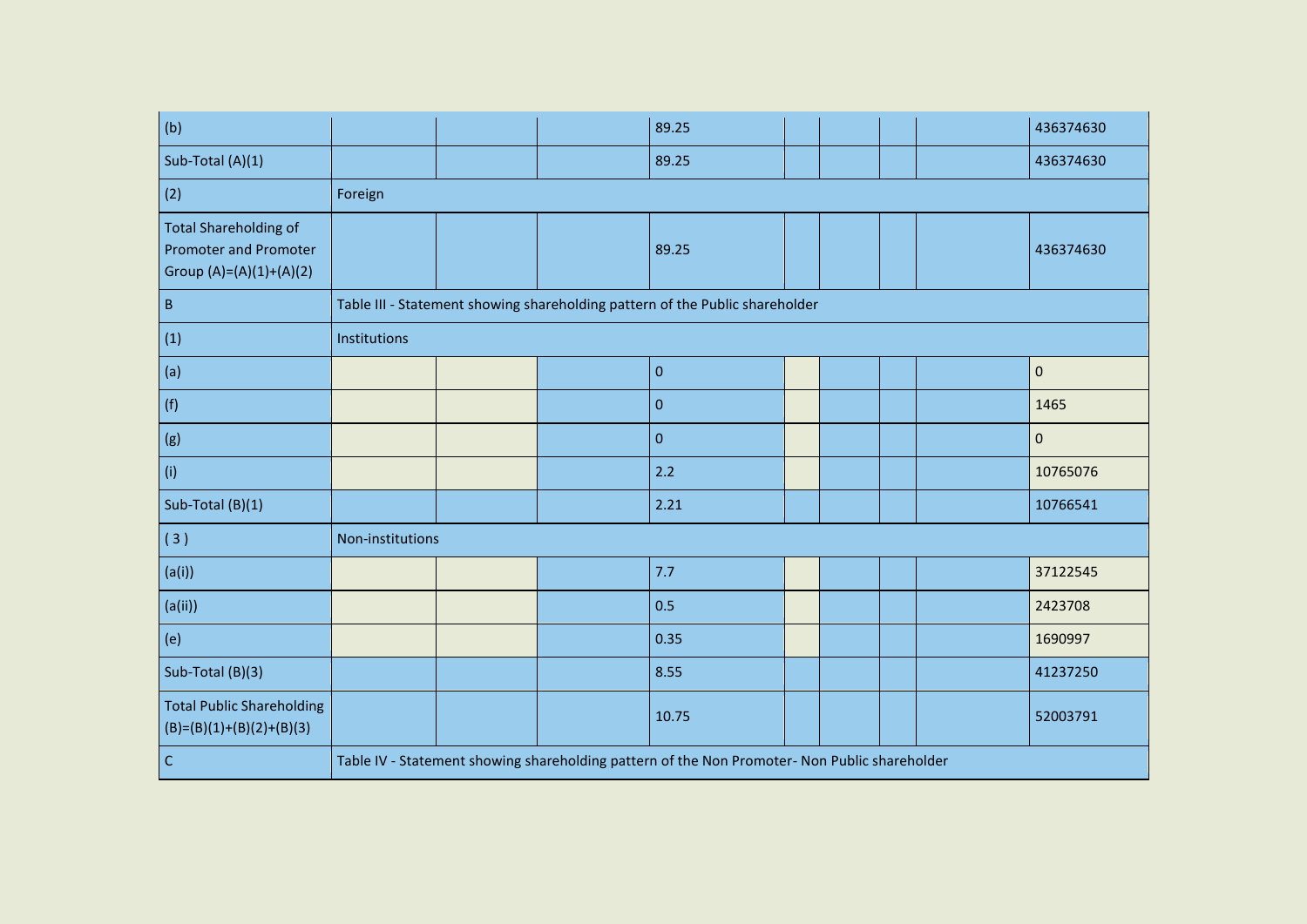| Total (A+B+C2)                                                                 |  | 100 |  |                           | 488378421 |
|--------------------------------------------------------------------------------|--|-----|--|---------------------------|-----------|
| Total (A+B+C)                                                                  |  | 100 |  |                           | 488378421 |
| Disclosure of notes in case of public share holding is less than 25 percentage |  |     |  | Textual<br>Information(1) |           |

|                       | <b>Text Block</b>                                                                                                                                                                                                                                                                                                      |
|-----------------------|------------------------------------------------------------------------------------------------------------------------------------------------------------------------------------------------------------------------------------------------------------------------------------------------------------------------|
| Textual Information() | Since, Andrew Yule & Company Limited is a Government of India Enterprise under the administrative control of the<br>Department of Heavy Industry, Ministry of Heavy Industries & Public Enterprises, Govt. of India, the matter regarding<br>25% of Public Shareholding has been taken up with the concerned Ministry. |

| <b>Central Government/ State Government(s)</b>                                                           |                    |                          |  |  |
|----------------------------------------------------------------------------------------------------------|--------------------|--------------------------|--|--|
| Searial No.                                                                                              | 1                  |                          |  |  |
| Name of the Shareholders (I)                                                                             | President of India | Click here to go<br>back |  |  |
| <b>PAN (II)</b>                                                                                          |                    | Total                    |  |  |
| No. of fully paid up equity shares held (IV)                                                             | 436374630          | 436374630                |  |  |
| No. Of Partly paid-up equity shares held (V)                                                             |                    |                          |  |  |
| No. Of shares underlying Depository Receipts (VI)                                                        |                    |                          |  |  |
| Total nos. shares held $(VII) = (IV)+(V)+(VI)$                                                           | 436374630          | 436374630                |  |  |
| Shareholding as a % of total no. of shares (calculated as per SCRR, 1957) (VIII) As a<br>% of $(A+B+C2)$ | 89.25              | 89.25                    |  |  |
| Number of Voting Rights held in each class of securities (IX)                                            |                    |                          |  |  |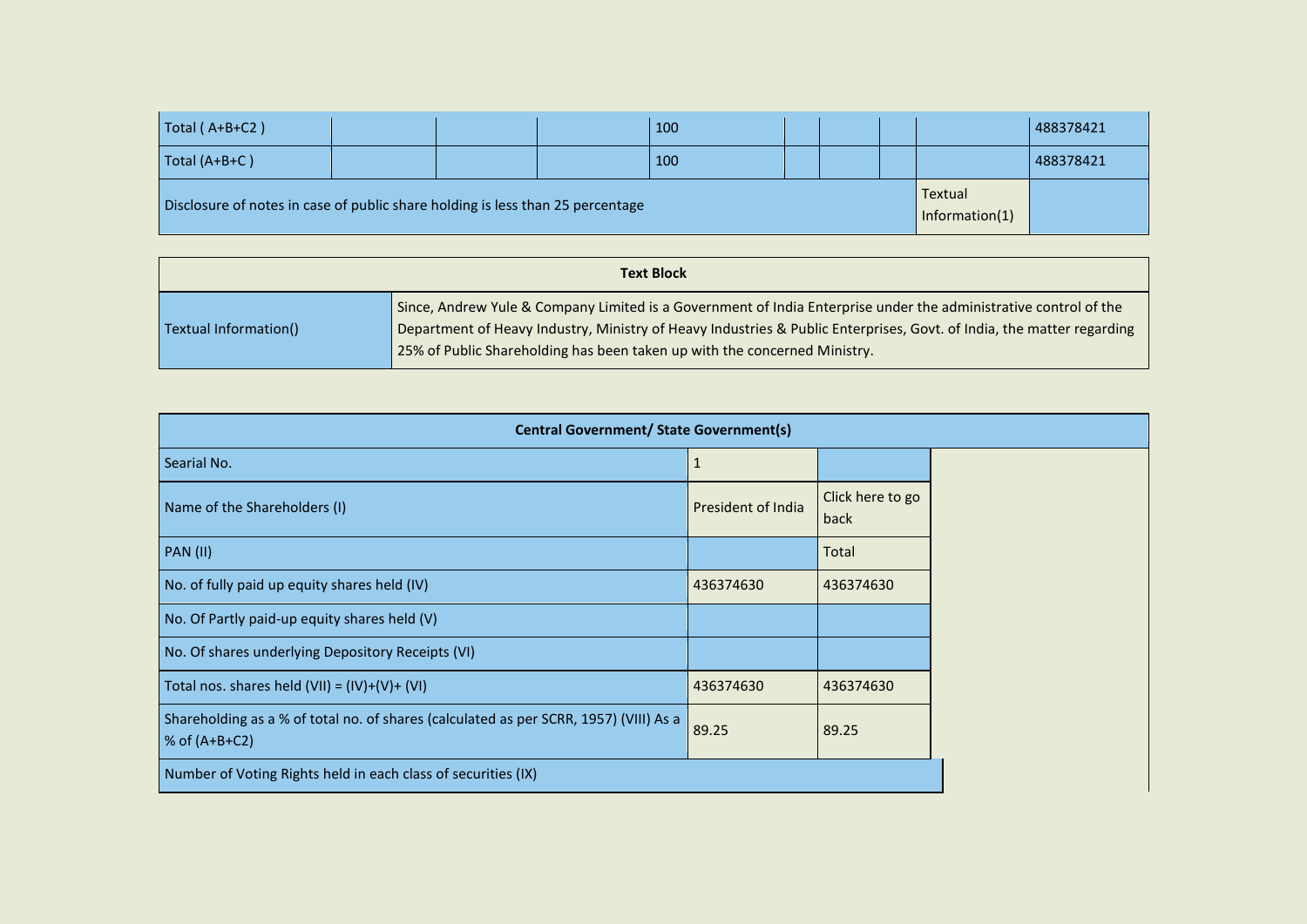| Class eg: X                                                                                                                                              | 436374630                        | 436374630 |
|----------------------------------------------------------------------------------------------------------------------------------------------------------|----------------------------------|-----------|
| Class eg:y                                                                                                                                               |                                  |           |
| Total                                                                                                                                                    | 436374630                        | 436374630 |
| Total as a % of Total Voting rights                                                                                                                      | 89.25                            | 89.25     |
| No. Of Shares Underlying Outstanding convertible securities (X)                                                                                          |                                  |           |
| No. of Shares Underlying Outstanding Warrants (Xi)                                                                                                       |                                  |           |
| No. Of Shares Underlying Outstanding convertible securities and warrants (X)                                                                             |                                  |           |
| Shareholding, as a % assuming full conversion of convertible securities (as a<br>percentage of diluted share capital) (XI)= (VII)+(X) As a % of (A+B+C2) | 89.25                            | 89.25     |
| Number of Locked in shares (XII)                                                                                                                         |                                  |           |
| No. (a)                                                                                                                                                  |                                  |           |
| As a % of total Shares held (b)                                                                                                                          |                                  |           |
| Number of Shares pledged or otherwise encumbered (XIII)                                                                                                  |                                  |           |
| No. (a)                                                                                                                                                  |                                  |           |
| As a % of total Shares held (b)                                                                                                                          |                                  |           |
| Number of equity shares held in dematerialized form (XIV)                                                                                                | 436374630                        | 436374630 |
| Reason for not providing PAN                                                                                                                             |                                  |           |
| Reason for not providing PAN                                                                                                                             | <b>Textual</b><br>Information(1) |           |
| Shareholder type                                                                                                                                         | Promoter                         |           |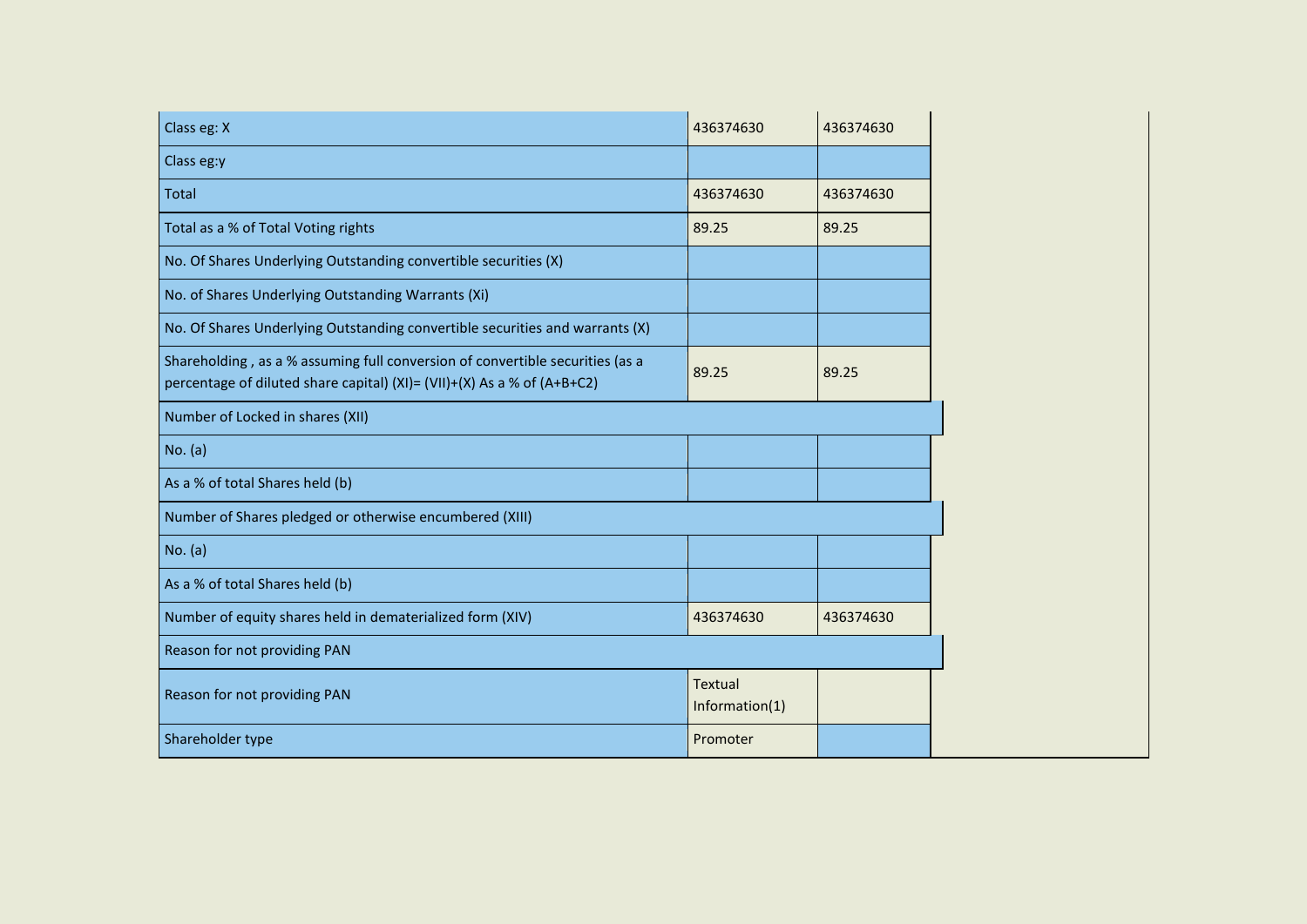|                        | <b>Text Block</b>         |
|------------------------|---------------------------|
| Textual Information(1) | <b>Exempted Category.</b> |

| Any Other (specify)                                                                                      |                                                   |                          |
|----------------------------------------------------------------------------------------------------------|---------------------------------------------------|--------------------------|
| Searial No.                                                                                              | $\mathbf{1}$                                      |                          |
| Category                                                                                                 | <b>National Investment Fund</b>                   |                          |
| Category / More than 1 percentage                                                                        | More than 1 percentage of<br>shareholding         | Click here to<br>go back |
| Name of the Shareholders (I)                                                                             | <b>Special National</b><br><b>Investment Fund</b> |                          |
| <b>PAN (II)</b>                                                                                          |                                                   | Total                    |
| No. of the Shareholders (I)                                                                              | $\mathbf{1}$                                      | $\mathbf 0$              |
| No. of fully paid up equity shares held (IV)                                                             | 10765076                                          | $\mathbf 0$              |
| No. Of Partly paid-up equity shares held (V)                                                             |                                                   |                          |
| No. Of shares underlying Depository Receipts (VI)                                                        |                                                   |                          |
| Total nos. shares held $(VII) = (IV)+(V)+(VI)$                                                           | 10765076                                          | $\mathbf{0}$             |
| Shareholding as a % of total no. of shares (calculated as per SCRR, 1957) (VIII)<br>As a % of $(A+B+C2)$ | 2.2                                               | $\mathbf 0$              |
| Number of Voting Rights held in each class of securities (IX)                                            |                                                   |                          |
| Class eg: X                                                                                              | 10765076                                          | $\mathbf 0$              |
| Class eg:y                                                                                               |                                                   |                          |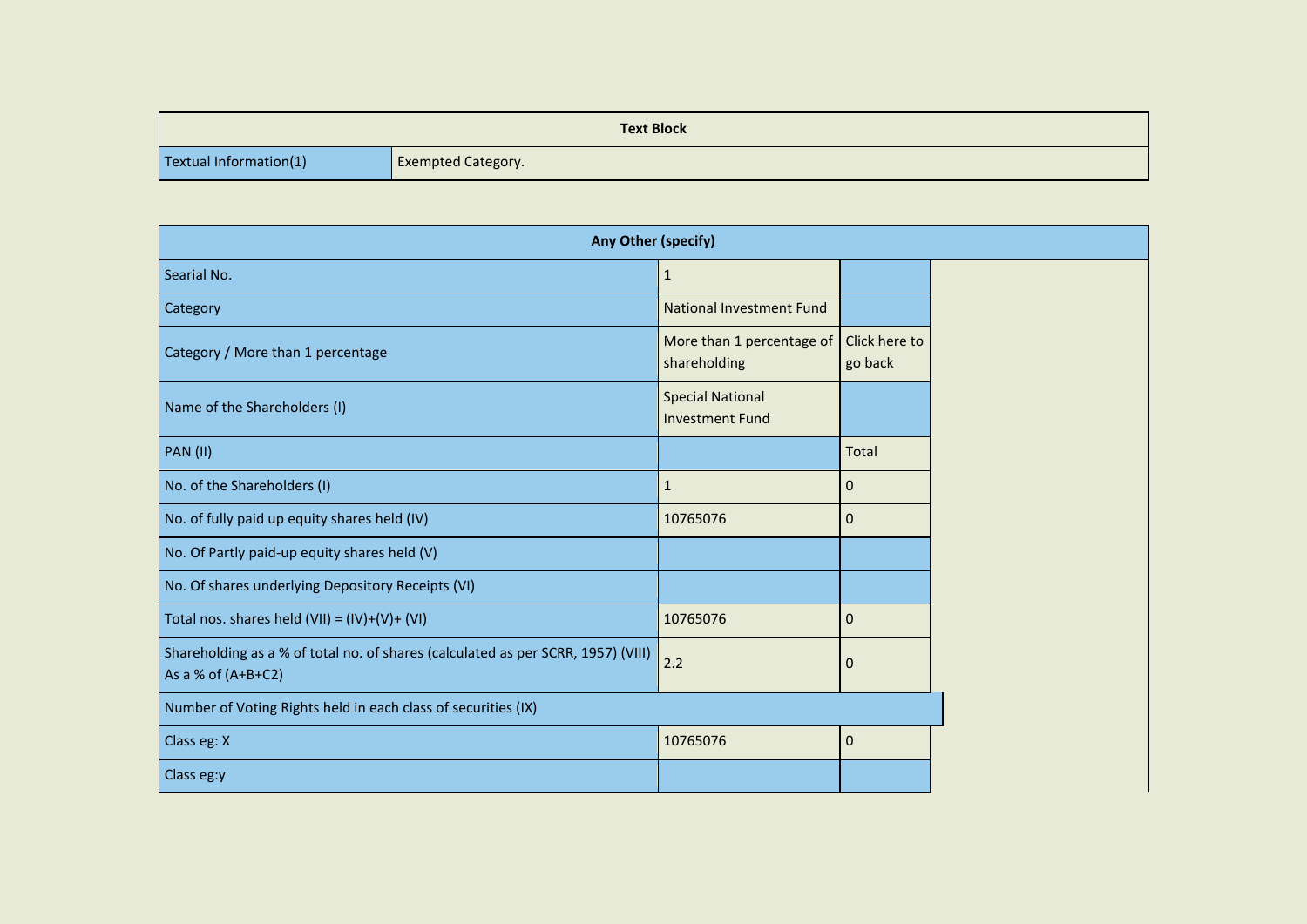| Total                                                                                                                                                    | 10765076               | $\mathbf 0$ |
|----------------------------------------------------------------------------------------------------------------------------------------------------------|------------------------|-------------|
| Total as a % of Total Voting rights                                                                                                                      | 2.2                    | 0           |
| No. Of Shares Underlying Outstanding convertible securities (X)                                                                                          |                        |             |
| No. of Shares Underlying Outstanding Warrants (Xi)                                                                                                       |                        |             |
| No. Of Shares Underlying Outstanding convertible securities and Warrants<br>(X)                                                                          |                        |             |
| Shareholding, as a % assuming full conversion of convertible securities (as a<br>percentage of diluted share capital) (XI)= (VII)+(X) As a % of (A+B+C2) | 2.2                    | 0           |
| Number of Locked in shares (XII)                                                                                                                         |                        |             |
| No. (a)                                                                                                                                                  |                        |             |
| As a % of total Shares held (b)                                                                                                                          |                        |             |
| Number of equity shares held in dematerialized form (XIV)                                                                                                | 10765076               | 0           |
| Reason for not providing PAN                                                                                                                             |                        |             |
| Reason for not providing PAN                                                                                                                             | Textual Information(1) |             |

|                        | <b>Text Block</b>         |
|------------------------|---------------------------|
| Textual Information(1) | <b>Exempted Category.</b> |

| Any Other (specify) |  |  |
|---------------------|--|--|
| Searial No.         |  |  |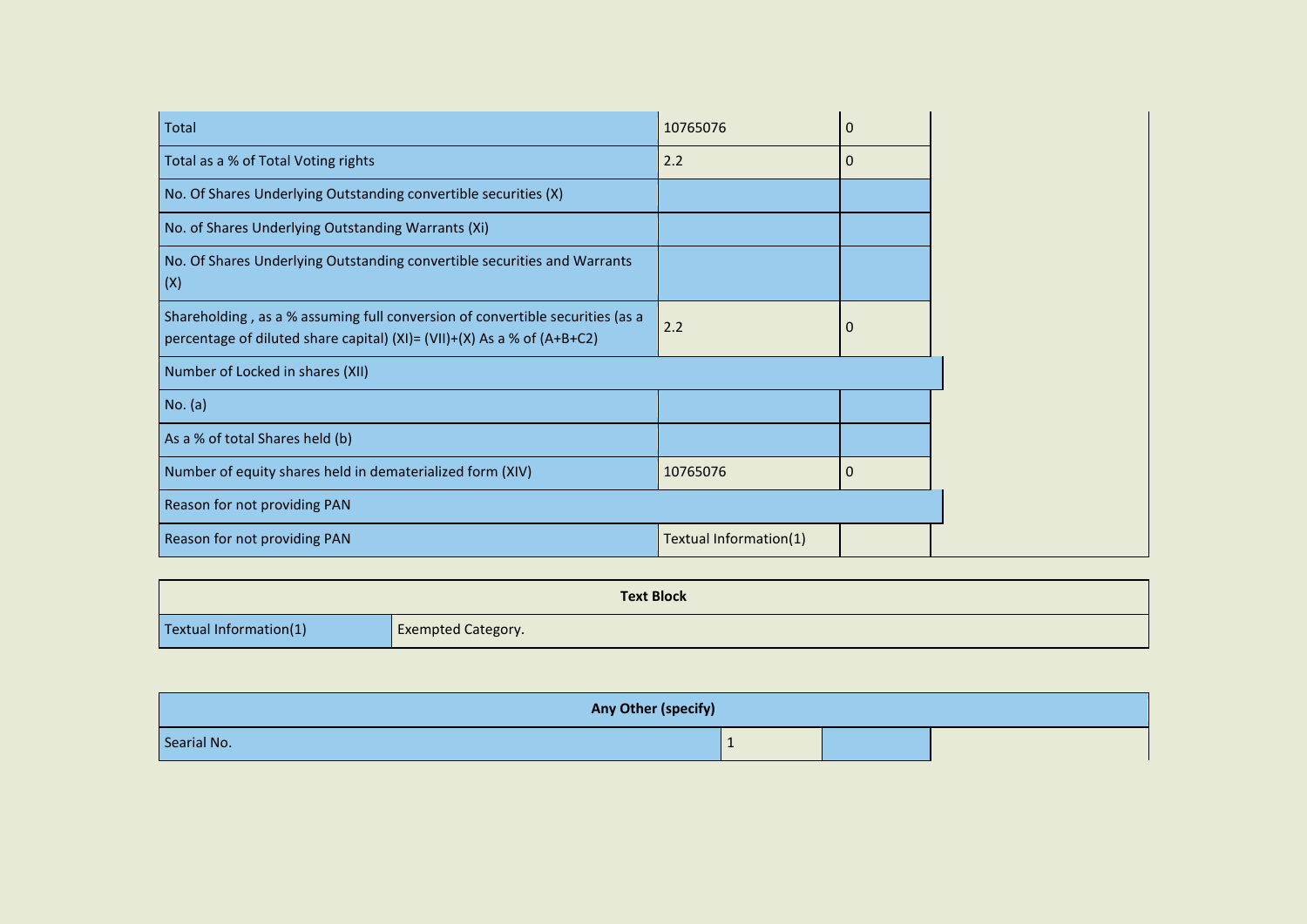| Category                                                                                                 | <b>Bodies</b><br>Corporate |                          |
|----------------------------------------------------------------------------------------------------------|----------------------------|--------------------------|
| Category / More than 1 percentage                                                                        | Category                   |                          |
| Name of the Shareholders (I)                                                                             |                            | Click here to<br>go back |
| <b>PAN (II)</b>                                                                                          |                            | Total                    |
| No. of the Shareholders (I)                                                                              | 351                        | 351                      |
| No. of fully paid up equity shares held (IV)                                                             | 1709080                    | 1709080                  |
| No. Of Partly paid-up equity shares held (V)                                                             |                            |                          |
| No. Of shares underlying Depository Receipts (VI)                                                        |                            |                          |
| Total nos. shares held $(VII) = (IV)+(V)+(VI)$                                                           | 1709080                    | 1709080                  |
| Shareholding as a % of total no. of shares (calculated as per SCRR, 1957) (VIII) As a % of<br>$(A+B+C2)$ | 0.35                       | 0.35                     |
| Number of Voting Rights held in each class of securities (IX)                                            |                            |                          |
| Class eg: X                                                                                              | 1709080                    | 1709080                  |
| Class eg:y                                                                                               |                            |                          |
| Total                                                                                                    | 1709080                    | 1709080                  |
| Total as a % of Total Voting rights                                                                      | 0.35                       | 0.35                     |
| No. Of Shares Underlying Outstanding convertible securities (X)                                          |                            |                          |
| No. of Shares Underlying Outstanding Warrants (Xi)                                                       |                            |                          |
| No. Of Shares Underlying Outstanding convertible securities and No. Of Warrants (Xi)<br>(a)              |                            |                          |